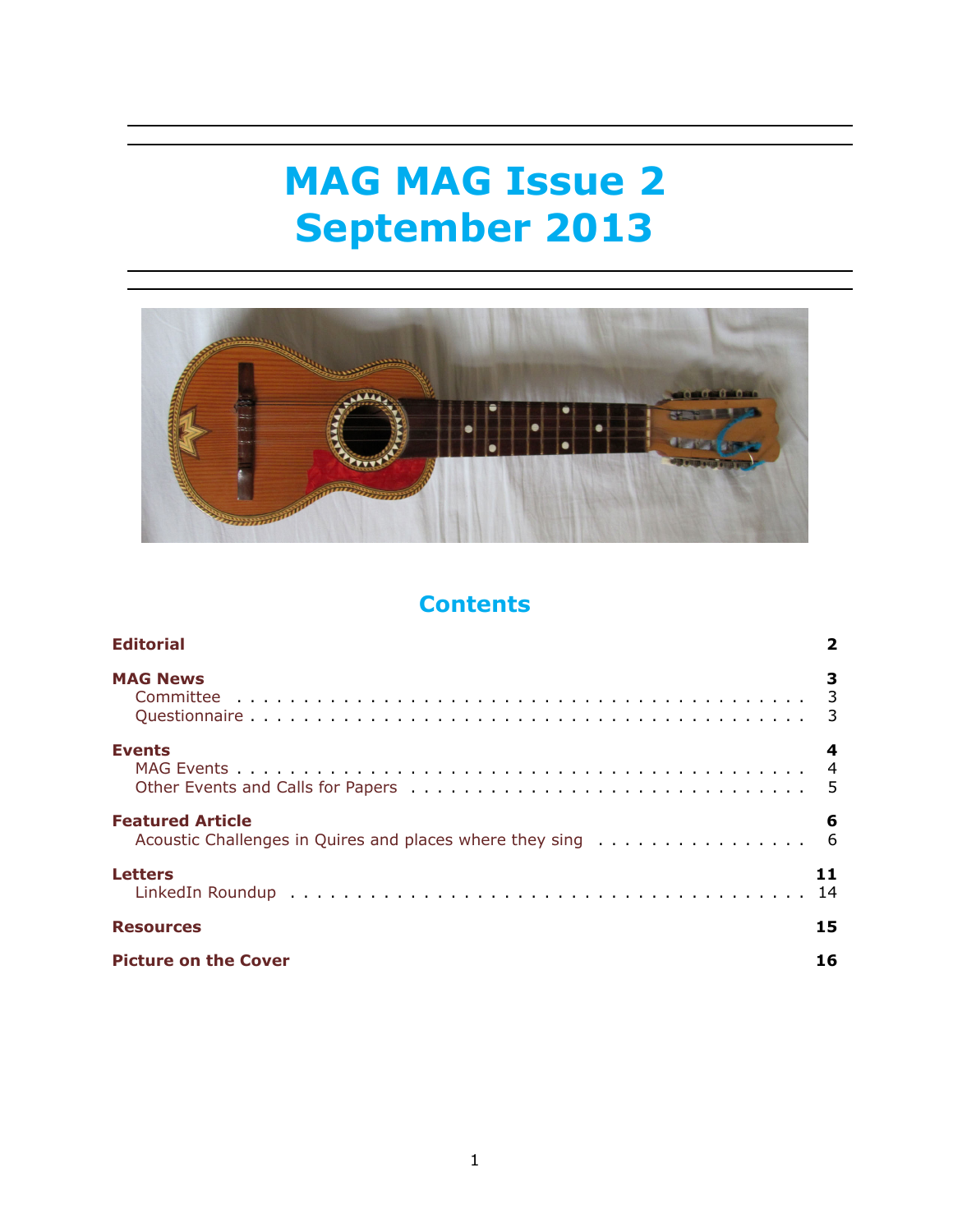# <span id="page-1-0"></span>**Editorial**

Hello everybody and welcome to the second issue of MAG MAG, the newsletter of the Institute of Acoustics Musical Acoustics Group. My name is Owen Woods and I am the editor of this publication. As many of you will know, this is a new venture for the current MAG committee, so please do write and tell us what you like and dislike about this issue. With feedback we can improve and consistently deliver something which is of value to our members. I am very new to this game, as you can probably tell, so please bear with me as the formatting is gradually tweaked over the next few issues.

If you have anything which you think would be of interest to your fellow members then please email me on [ukebert@googlemail.com](mailto:ukebert@googlemail.com). I would welcome any contribution, however small. This newsletter will only be as good as its content and that will be decided by you, the readers.

At this point I would like to pay tribute to MAG MAG's erstwhile predecessor, *Notes*. Peter Dobbins, the former Chair of this group did a sterling job and we hope that we will be able to continue where he left off. In particular, to provide some continuity between the two publications, I have decided to continue the "Picture on the cover" feature of *Notes* in MAG MAG.

This newsletter will be published quarterly, in March, June, September and December. The deadline for submissions for the Christmas Issue will be the **8th December 2013**.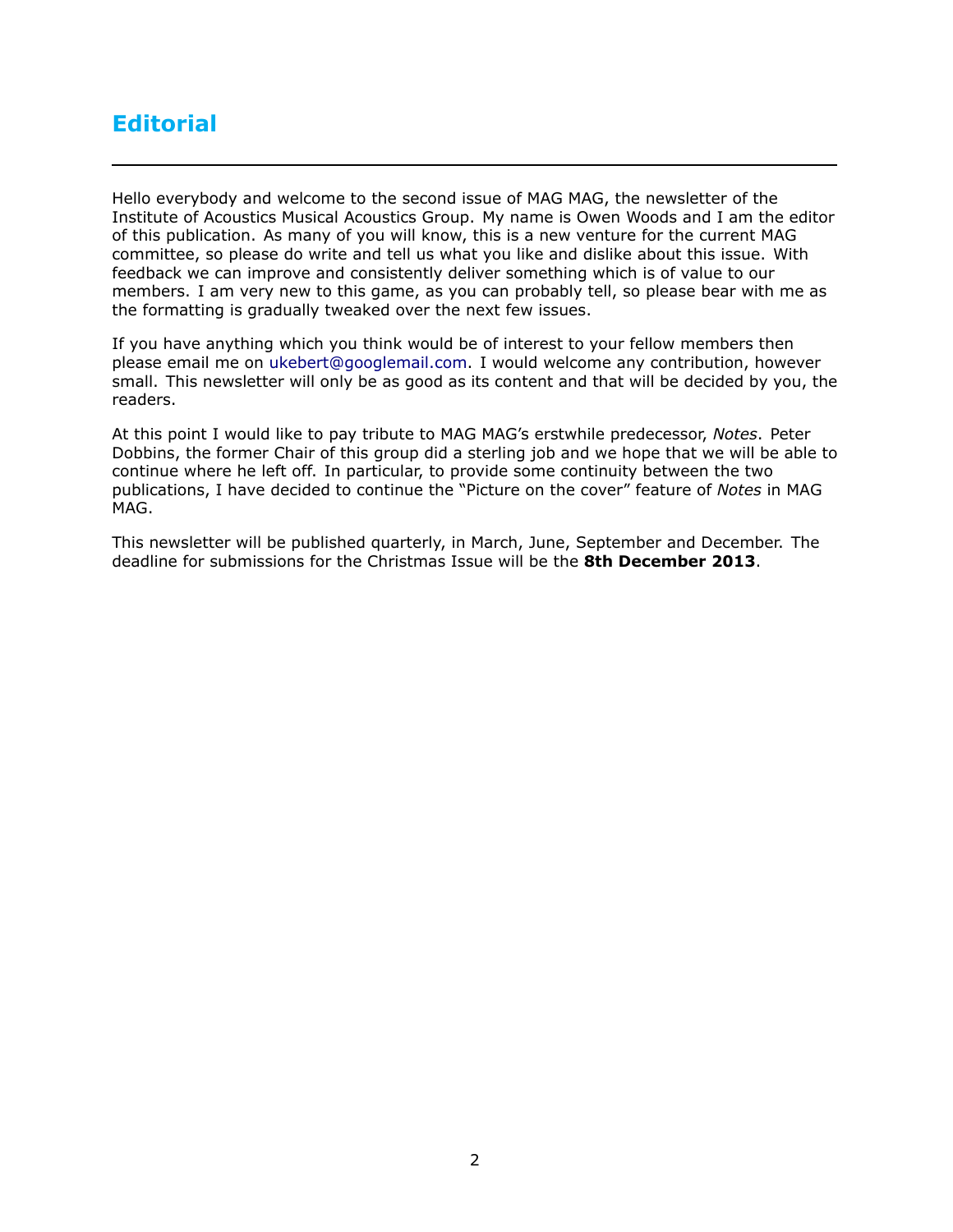# <span id="page-2-0"></span>**MAG News**

This section is devoted to what we in the group are up to. If you have any MAG related news that you would like to share with us then please contact the editor.

A one day meeting was held on the 2nd July 2013 on "Acoustic Challenges in Quires and Places Where They Sing" which was an enormous success. For a more detailed write-up of this event please see page [6](#page-5-1).

### <span id="page-2-1"></span>**Committee**

At the MAG AGM on the 2nd July 2013, a new committee was elected, the first for five years. This committee will serve until the next AGM in 2014. The new MAG committee is as follows:

Michael Wright (Independent Consultant) - Chair

David Sharp (Open University) - Secretary

Murray Campbell (University of Edinburgh)

Lisa Greenhalgh (Atkins Acoustics)

Christina Higgings (Adnit Acoustics)

David Howard (University of York)

Stephen Parker (hurleypalmerflatt)

Chris Stanbury (University of West London)

Chris Turner (Adnit Acoustics)

Owen Woods (SRL Technical Services)

### <span id="page-2-2"></span>**Questionnaire**

We have sent out an online questionnaire to all our members to see what you would like from this group. Questions will range from what aspects of Musical Acoustics you are interested in, to what kind of meetings you would like and when you would like to have them. Please do complete this questionnaire, as without your input we can't run the group in your interests.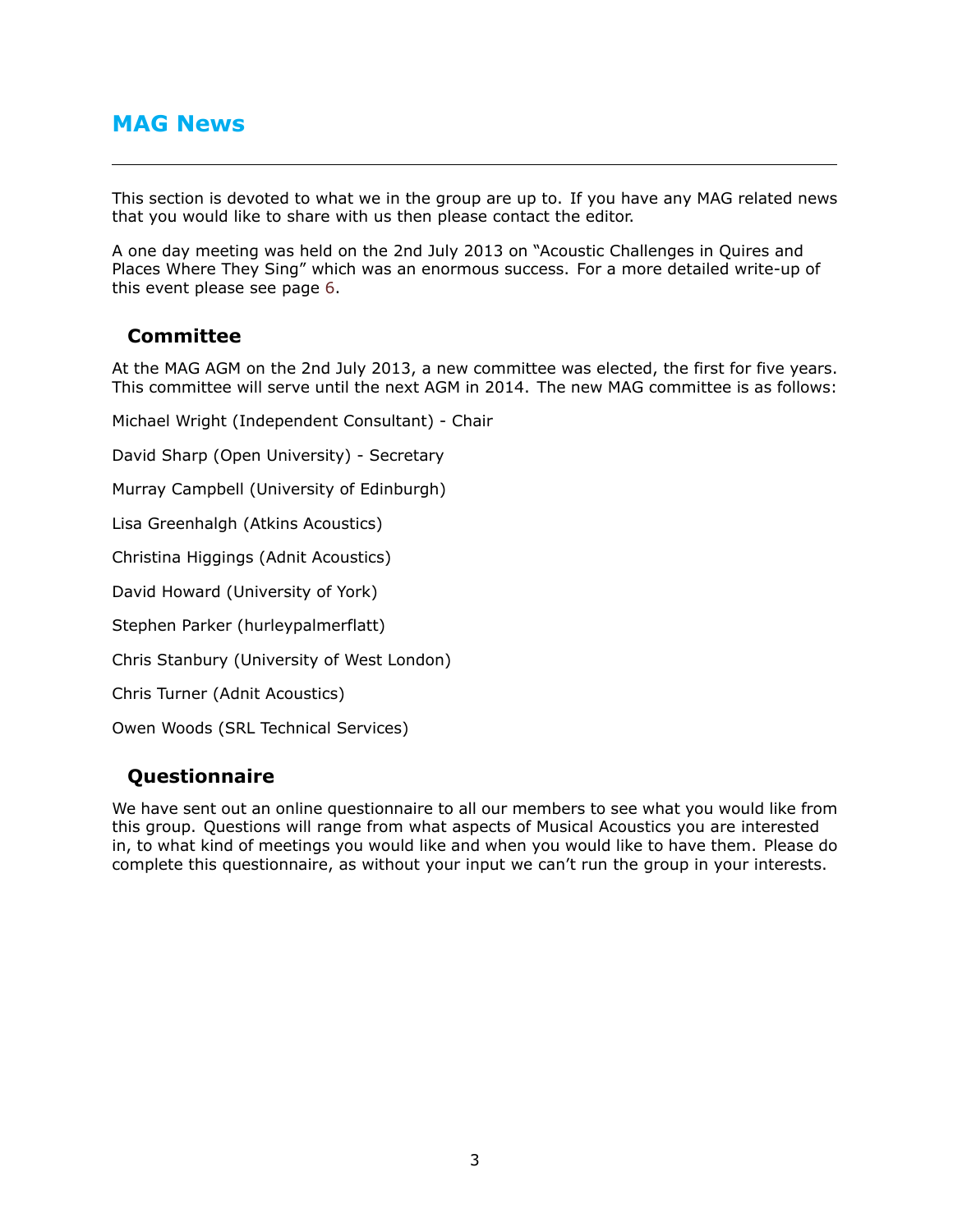# <span id="page-3-0"></span>**Events**

This section is for relevant events to group members, either devoted to Musical Acoustics or containing a significant Musical Acoustics component. If you would like to see your event listed here then please get in touch with the editor.

### <span id="page-3-1"></span>**MAG Events**

Following on from our very successful one day meeting in July, we are busy organising a range of events over the next two years. More details will follow in later issues, as they develop. In addition to large scale national events, we are also developing links with local groups. The first event that I can announce is one such local event in Exeter. It will be repeated in Bristol in 2014.

#### **Video Games and the Right Temperament - Wednesday 23 October at 18:30**

*SW Branch in collaboration with the Musical Acoustics Group*

#### **Dan Pope: Calling Cthulhu: A study of the sound design process for the video game Call of Cthulhu: The Wasted Land**

Dan will talk, and play audio examples, covering his experience in providing the music and sound design for this game. How do you create antique artillery noises without shooting people? How do you create an atmosphere of spiralling insanity? What sound does "The Spider of Leng" make? Find out the answers to all these questions and more.

#### **Mike Wright: What is the Right Temperament in Music?**

The Western European 'classical music' convention uses a 12 note scale. Instruments supposedly tuned to 'equal temperament. However, this was rarely achieved in practice until the 20th century. Even today, it is not found where there is an absence of fixed pitch instruments such as a piano. How does this affect music and its performance? Mike will demonstrate with audio samples and illustrate with musical examples.

This event will be held at:

**The Octagon 2nd floor, Pynes Hill Court Rydon Lane Exeter EX2 5AZ**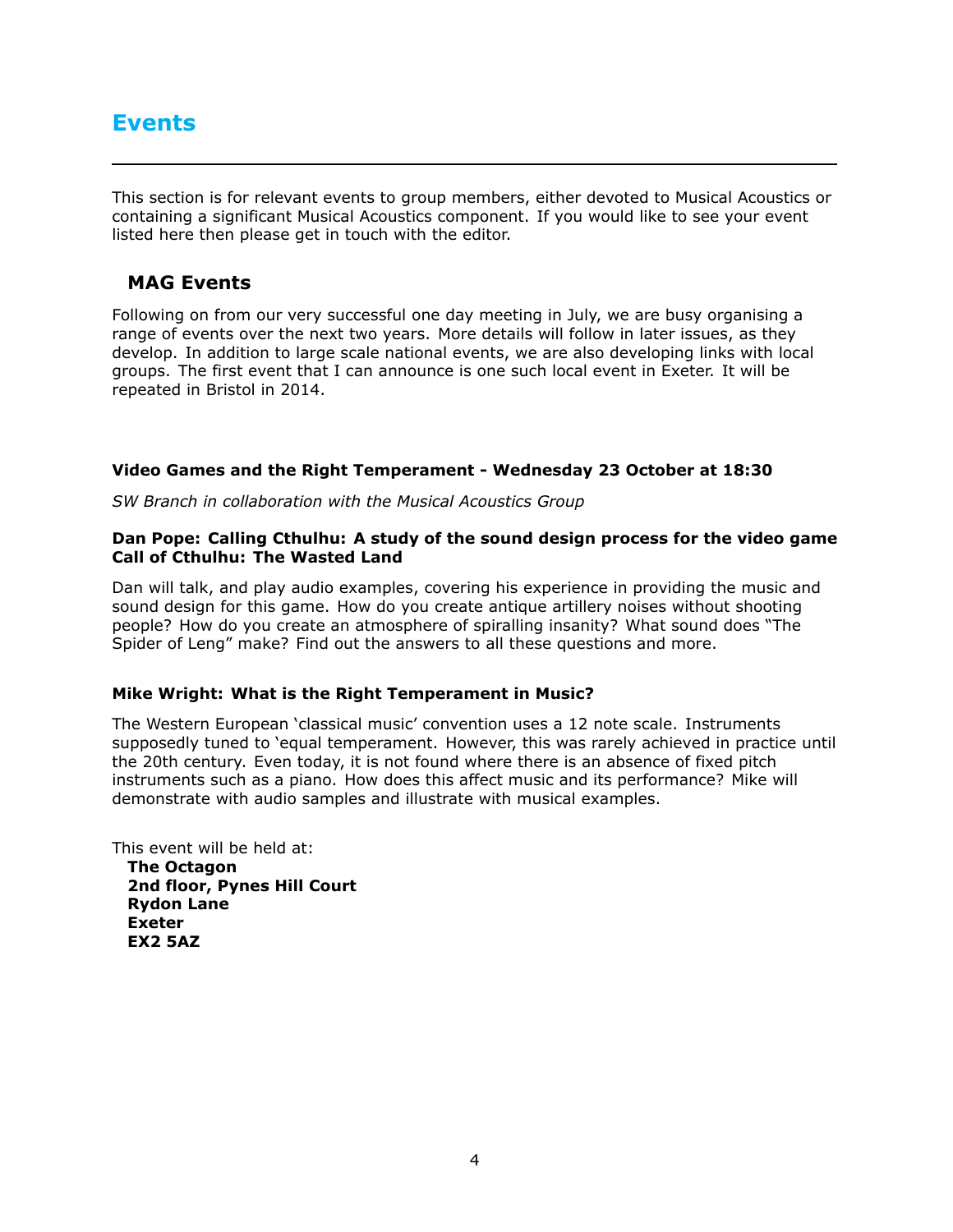### <span id="page-4-0"></span>**Other Events and Calls for Papers**

In this section will appear details of events of interest to MAG members and Calls for Papers. If you know of any relevant conferences which do not appear in this section then please get in touch.

**Second International Bagpipe Conference - 8th March 2014, Senate House, London** Perhaps one which will only be of interest to those (like myself) who have a fascination with organology, musical technique and ethnomusicology alongside acoustics. Any papers on musical acoustics related to bagpipes would be welcome. Deadline for abstracts is the first of December 2013. For more information see the conference website here:

<http://internationalbagpipeorganisation.wordpress.com/>

#### **International Symposium on Musical Acoustics (ISMA) - 7th-12th July 2014, Le Mans, France**

Call for papers was due to open on the first of this month, however at the time of publication nothing had appeared on their website. The deadline for abstracts will be the first of January 2014. For more information please see their website here:

<http://isma.univ-lemans.fr/en/index.html>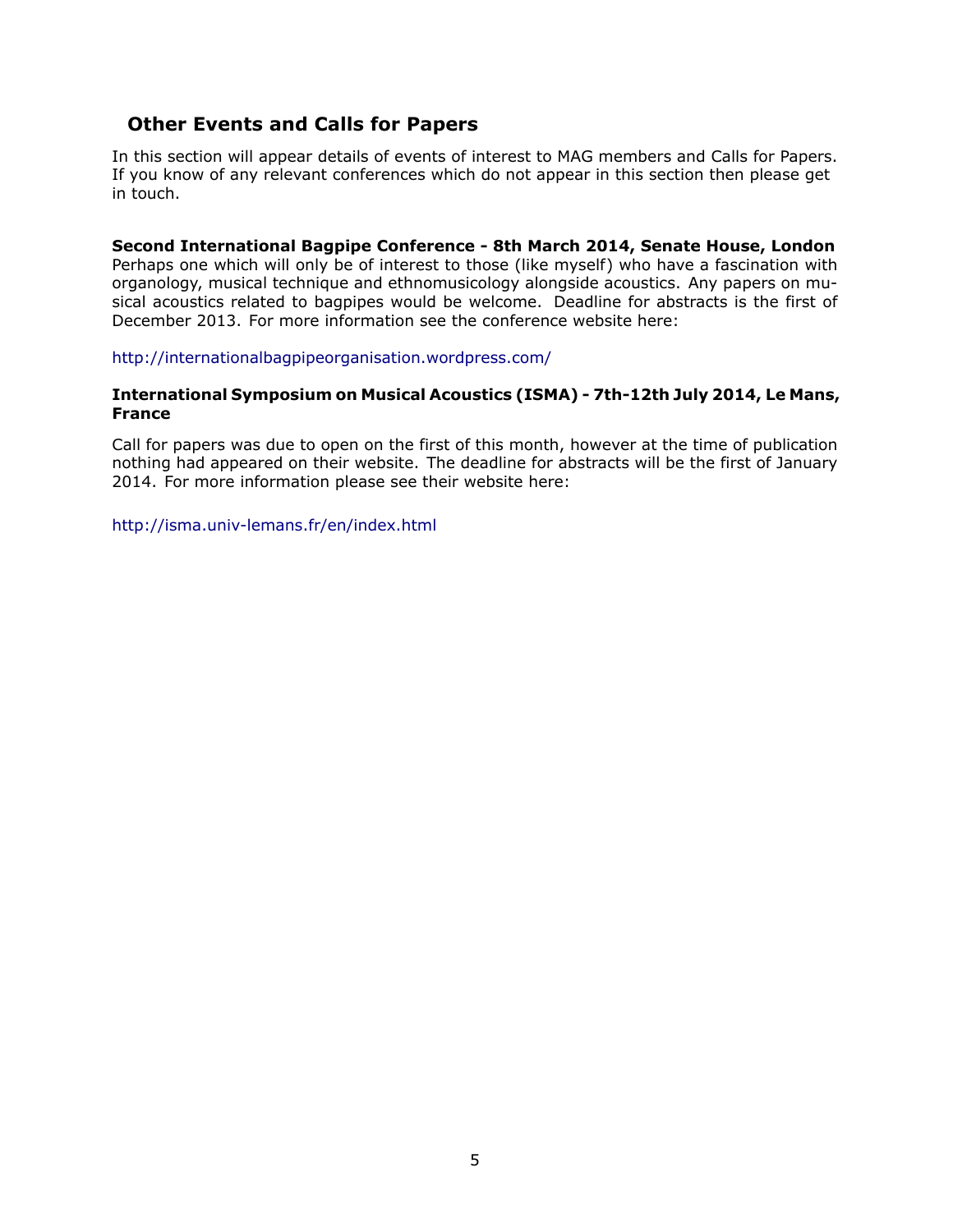# <span id="page-5-0"></span>**Featured Article**

This section is for articles on aspects of Musical Acoustics by our members. If you would like to write an article for the next issue, please email the editor.

### <span id="page-5-1"></span>**Acoustic Challenges in Quires and places where they sing**

#### The Chair writes:

*"Many, many thanks to you 'movers and shakers' who are just as keen as I am to revitalise the MAG. The first one-day meeting held for more than 5 years, 'Acoustic Challenges in Quires and Places Where They Sing' at Friends House, Euston Road, London on Tuesday 2 July 2013 was promising start. With an attendance of 30, the meeting really proved that there is a real need for more."*



I have asked the contributors on the day to provide me with a short piece on their paper, which I am delighted to say that they have done. You can find them below.

#### **Conservatoires – Acoustics and Music working together**

This presentation summarised a collaboration between music and acoustics to address the new Control of Noise at Work Regulations. By working closely with the Royal Academy of Music over the past six years it has been possible to tackle this challenging problem. Firstly, by increasing awareness of the risk of hearing damage to classical musicians through educational seminars as held during Fresher's Week. Then all new students must undergo health surveillance building an audiometric database of 1900 hundred individuals. Thirdly, noise exposure measurements are

undertaken for solo playing, sections and orchestral rehearsals in a variety of venues to gauge those students most at risk. Finally, cultural acceptable solutions have been designed, tested and piloted to allow easy of music exposure monitoring, Audio3 SoundBadge; reduce music exposure during solo practice, the Musical Mirror; and zero footprint acoustic screens tuneable to each instrument in the orchestra. The research is ongoing as the problem is more complex than initially thought!

*Stephen Dance, London South Bank University (presented by Bridget Shields)*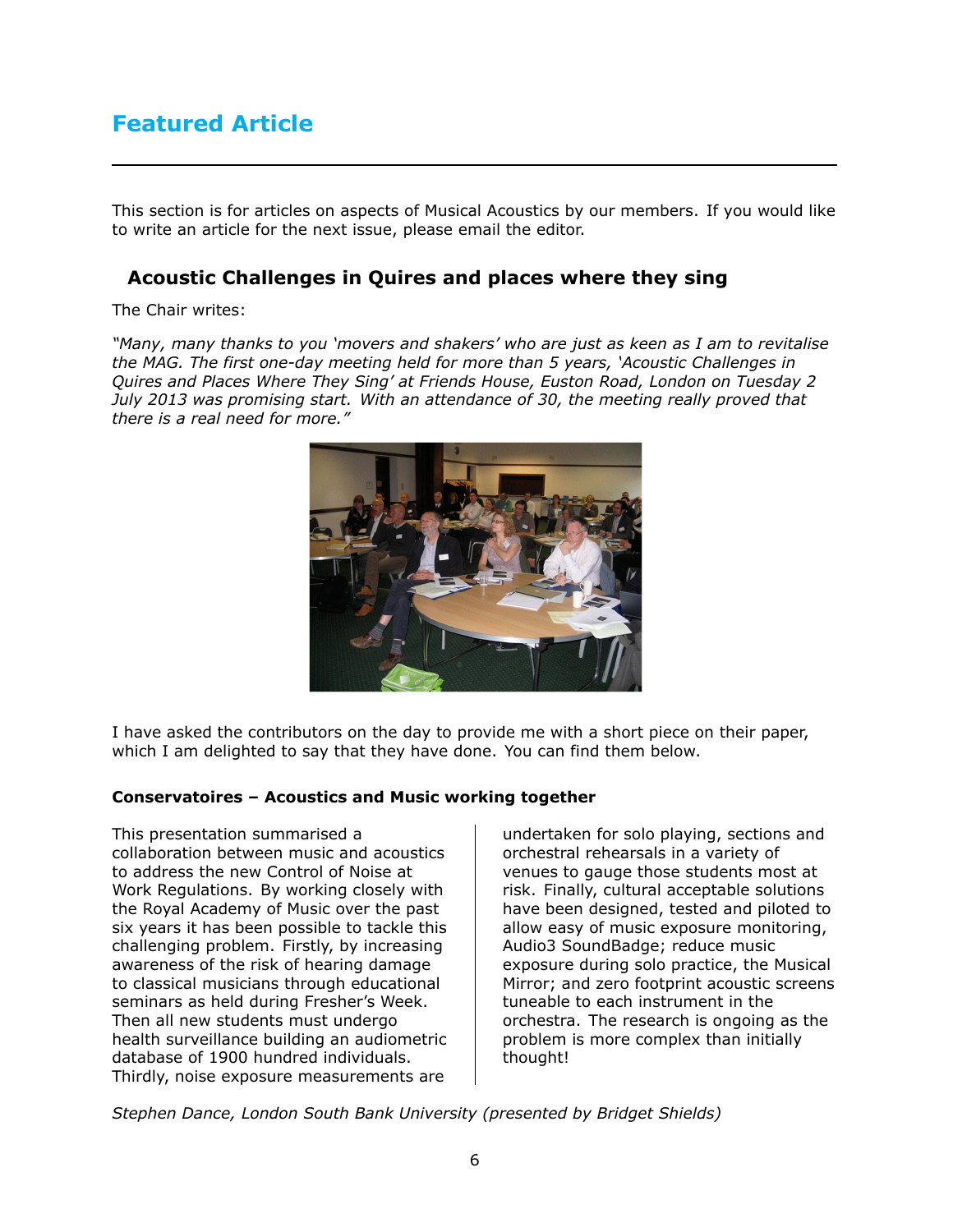#### <span id="page-6-0"></span>**Interaction between music, acoustics, and architecture in renaissance churches in Venice**

The presentation to the Institute of Acoustics described a unique research project carried out by the University of Cambridge over the last five years. The outstanding feature of this project is that equal emphasis was placed on each of three key disciplines namely, architectural history, musicology and acoustics. The main questions that the study addressed are: "How far did architects consider acoustic needs when designing new churches in Renaissance Venice" and "How far did composers take account of the acoustics of church interiors when writing sacred music".

Renaissance Venice is particularly relevant to this study because there was a remarkable flowering of architecture and music there in the sixteenth century. At the Basilica San Marco there were outstanding developments in musical composition such as coro spezzato (split choirs) by composers such as Adrian Willaert, Andrea and Giovanni Gabrieli and Claudio Monteverdi. There was also great innovation in the design of churches by eminent architects of the time such as Andrea Palladio and Jacopo Sansovino.

Eleven Renaissance churches in Venice were selected for the study and the research team was fortunate in securing the services of the choir of St John's

College, Cambridge who spent a week singing music of the period in each church in turn. This permitted a detailed subjective analysis of the acoustics of each church by means of questionnaires completed by both experienced listeners and public attendees. The results of this analysis were complemented by comprehensive objective room acoustic measurements which correlated well with the subjective results.

One of the conclusions reached is that there is evidence that the architect Sansovino collaborated with the composer Willaert to enhance the acoustic quality for choral music, particularly in those areas of churches occupied by the most important members of the congregation. By contrast, Palladio designed highly reverberant churches although when they were used for special occasions with a full congregation and decked out with drapes and banners, they became more suited to the polyphonic music of the period.

Note: A full description of the project is published in the book "Sound and Space in Renaissance Venice" by Deborah Howard and Laura Moretti. Musical tracks that illustrate the book can be found in MP3 format at

[www.yalebooks.co.uk/soundandspace](http://www.yalebooks.co.uk/soundandspace)

#### *Raf Orlowski, Ramboll Acoustics*

Editor's note: Those interested in this research may be interested to know that it is published in *Acoustics in Practice* - see the Resources section on page [15.](#page-14-0)

#### **Learning modern acoustical design from traditional choir venues**

Since the birth of modern acoustical science at the beginning of the 20th century, acousticians have avoided concave focusing geometries. This despite the fact that the buildings choirs have sung in for centuries have concave barrel vaulted ceilings or domes or both. New mathematics and, just as importantly, the

software that makes the mathematics accessible, is revolutionising modern acoustical thought. Non-uniform Rational B-splines (NURBS) now allow acousticians to calculate reflections off of curved surfaces whereas previously, they could only be calculated off of flat surfaces. If one was dealing with a curved surface it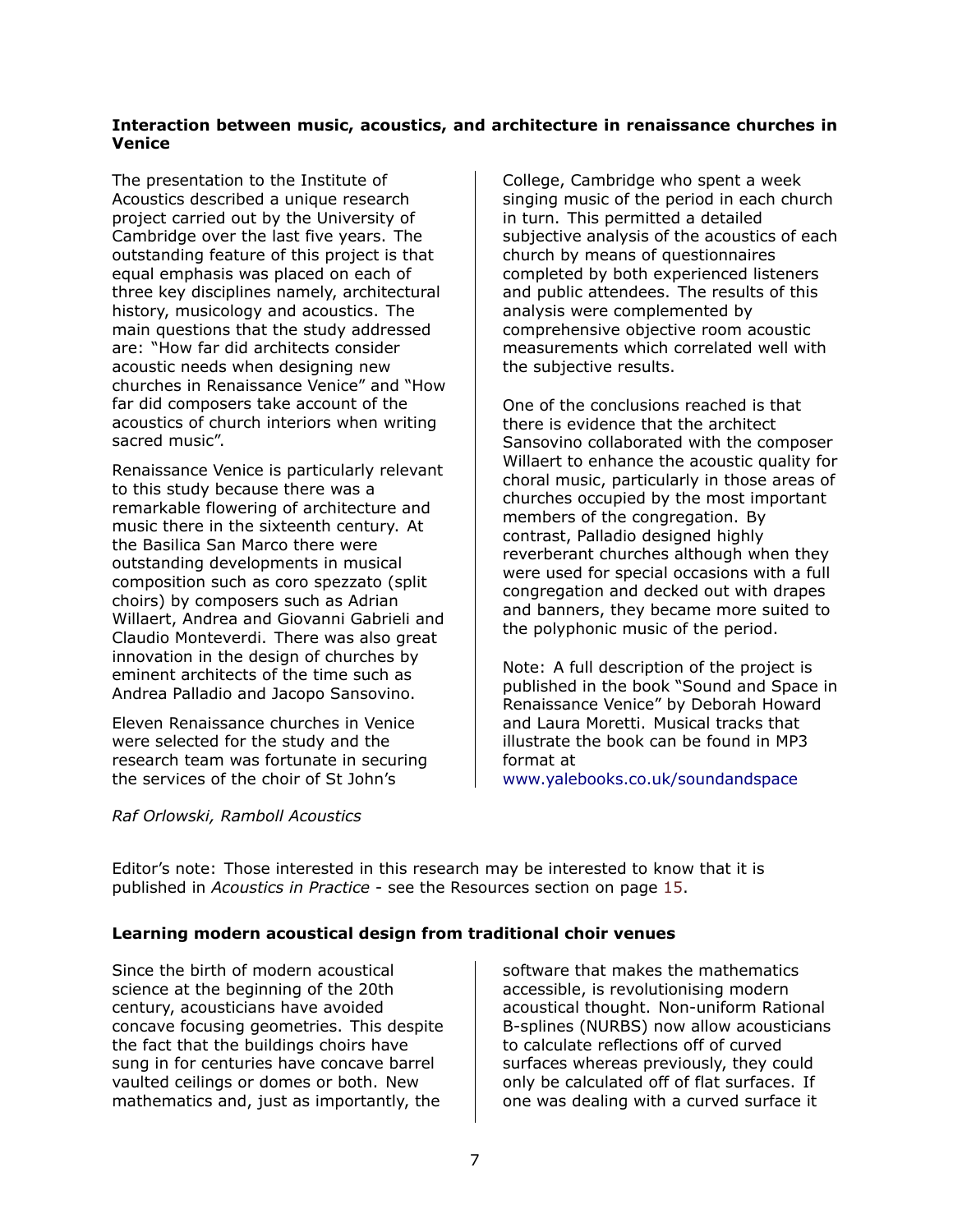had to be broken down into a series of contiguous flat surfaces; a procedure prone to inaccuracy. This paper uses NURBS to study the acoustics of a church that the author has sung in for 20 years, including its barrel vaulted ceiling. Other conceptual rooms have also been studied, with an aim to learn from traditional building geometries that have been

abandoned for more than a century. A copy of the transcript used in the presentation at the "Acoustic Challenges in Quires and places where they sing" symposium has been posted on the Akutek website and may be found at: [http://www.akutek.info/Papers/JO\\_Choir\\_NURBs.pdf](http://www.akutek.info/Papers/JO_Choir_NURBs.pdf )

*John O'Keefe, Aercoustics Engineering, Canada*

#### **Singing and space – a study of choral singers and perceptions of auditorium acoustics**

This study set out to explore the relationship between singers and the spaces into which they sing.

A survey was undertaken to determine the acoustic preferences of a semi-professional choral group, Anuna, following performances at church, theatre and concert hall venues in Ireland, Holland, Belgium and China. Questionnaires were designed to address specific musical acoustic parameters used in the evaluation and design of concert venues.

Two data sets were derived: one subjective, made up of coded data from singers' survey responses, and one objective, made up of measured and post-processed acoustical and architectural data.

Statistical analyses revealed moderately strong relationships between particular

*Shane Sugrue, London South Bank University*

objective (acoustic/architectural) and subjective (musical) parameters. Although many of the existing measures have been developed from studies with orchestral music, these relationships were largely in line with the findings of previous work in the area. Singers' evaluations were most strongly determined by perceptions of liveness, loudness, warmth, and brilliance, and the associated acoustical measures RT / EDT,  $G_{mid}$  and  $G_{late}$ . Discrepancies were noted between more specific parameters, such as stage support (ST1) and clarity  $(C_{80})$ , and their presumptive corresponding judgments.

It was concluded that singers' judgments were likely influenced by both acoustic and non-acoustic factors (e.g. visual impact), but that the key universal acoustic parameters can be useful predictors of a venue's suitability for choral performance.

#### **Problems with concerts of unamplified music in cathedral-type spaces**

Problems with musical clarity are well known in large church spaces and the cause is often attributed to a long reverberation time. While this is relevant, the fact that the audience is on a flat floor was also found to be significant. A computer simulation model study of Bath Abbey has been undertaken as used for unamplified concerts. Grazing incidence attenuation data measured by Mommertz

(Acustica 79, 42-52 (1993)) was used to specify the transparencies of semi-transparent screens in the model. Several possible remedial measures were tested, such as the effect of raising the stage. The only measure which really improved listening conditions for the whole audience in the nave was the introduction of suspended reflectors. These would provide additional early reflections which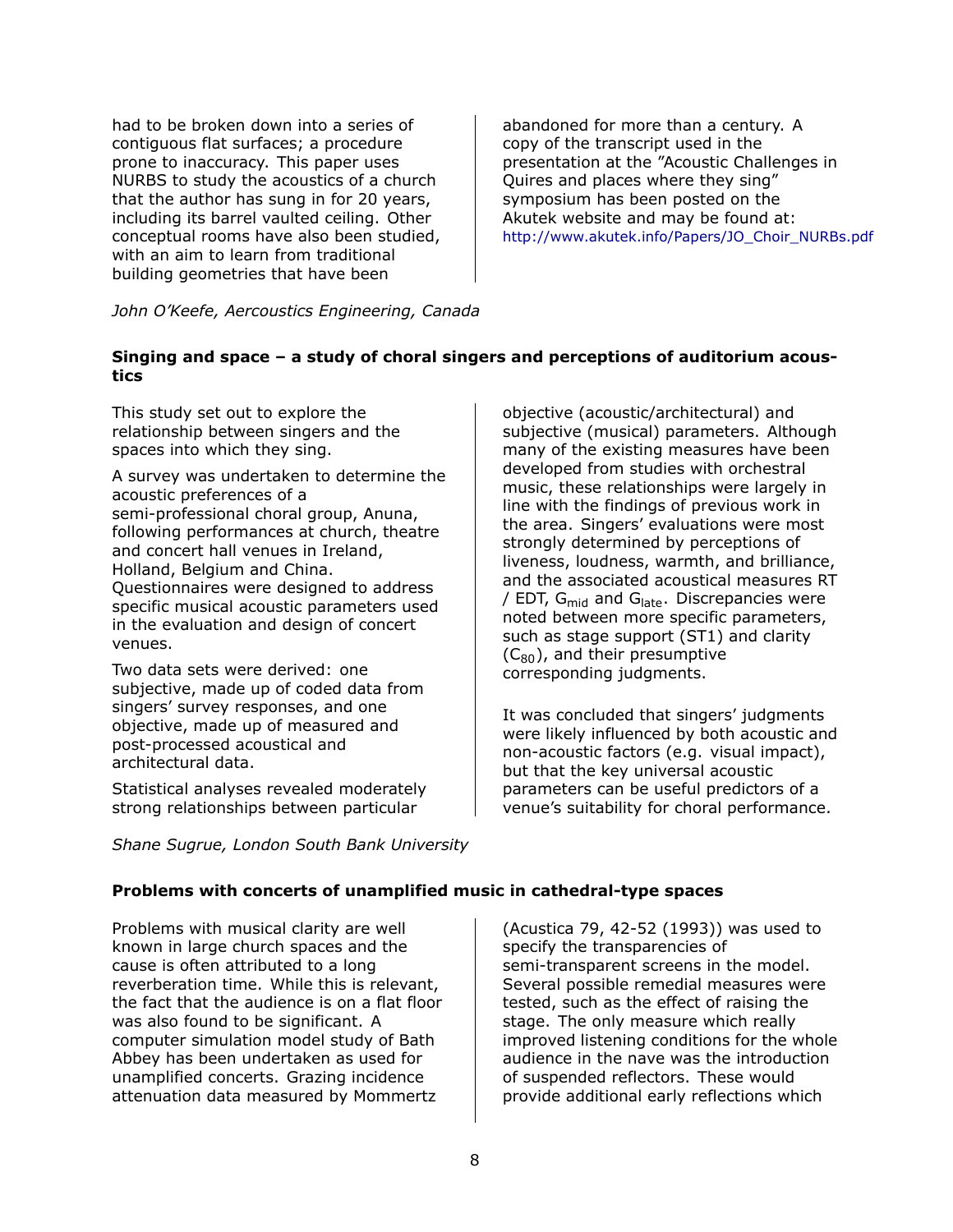did not suffer from grazing incidence effects. The problem of flat floors exists in nearly all large older churches used for concerts. Reflectors could be made of

*Mike Barron, Fleming & Barron*

thick plastic sheeting, but installing fixing points for their support might be problematic in historical churches.

#### **Investigating singing performance in different acoustic environments in the virtual singing studio**

Auralisation traditionally uses anechoic sound sources which are then convolved with computed or measured room impulse responses in order to (re-)create a musical performance in a space. However, recordings made in anechoic rooms are very often compromised in terms of the musical performance since musicians generally, and singers in particular, adapt their output to the acoustic characteristics of the environment in which they are performing. This talk described a novel

"Virtual Singing Studio" developed in the AudioLab, University of York which allows a singer to perform in the dry acoustics of the lab, but hear themselves (in real-time) in a real performance venue. Initial objective and subjective evaluation results were presented – professional singers who have used the system report that the simulated performance space is highly plausible and offers potential as a rehearsal/training tool.

*Jude Brereton, Damian Murphy, David Howard, University of York*

#### **Intonation drift in a capella SATB quartet singing**

When choirs sing unaccompanied, or *a cappella*, the tuning between the parts is left to the discretion of the singers themselves since there is no accompaniment. The tendency is for the parts to tune their fundamental frequencies in integer ratios. A keyboard cannot be tuned like this if octaves with 2:1 frequency ratios are to be preserved. The result of this is that choral music that modulates in key will tend to exhibit an overall drift in pitch. This drift can be

calculated and examples were shown for a number of different pieces of choral music. A specially composed exercise demonstrated the drift conclusively even with a quartet of final-year singing students, where four electrolaryngographs (these monitor vocal fold vibration directly using an RF signal via neck electrodes) were used to avoid acoustic breakthrough. The next steps involve testing what choirs do in performance.

#### *David M Howard, University of York*

Editor's Note - Interested readers will doubtless wish to read the first open letter to the MAG on page [11](#page-10-0), which is on this subject.

#### **21st Century Organ Technology: The King is Dead - Long Live the King!**

The design of a modern pipe organ is the culmination of over 500 years of technological development. Every element of the design of an pipe organ can be

shown to have been modified over time. The keyboard, pedalboard, tonal variety, expressive capability and an every-increasing array of functions on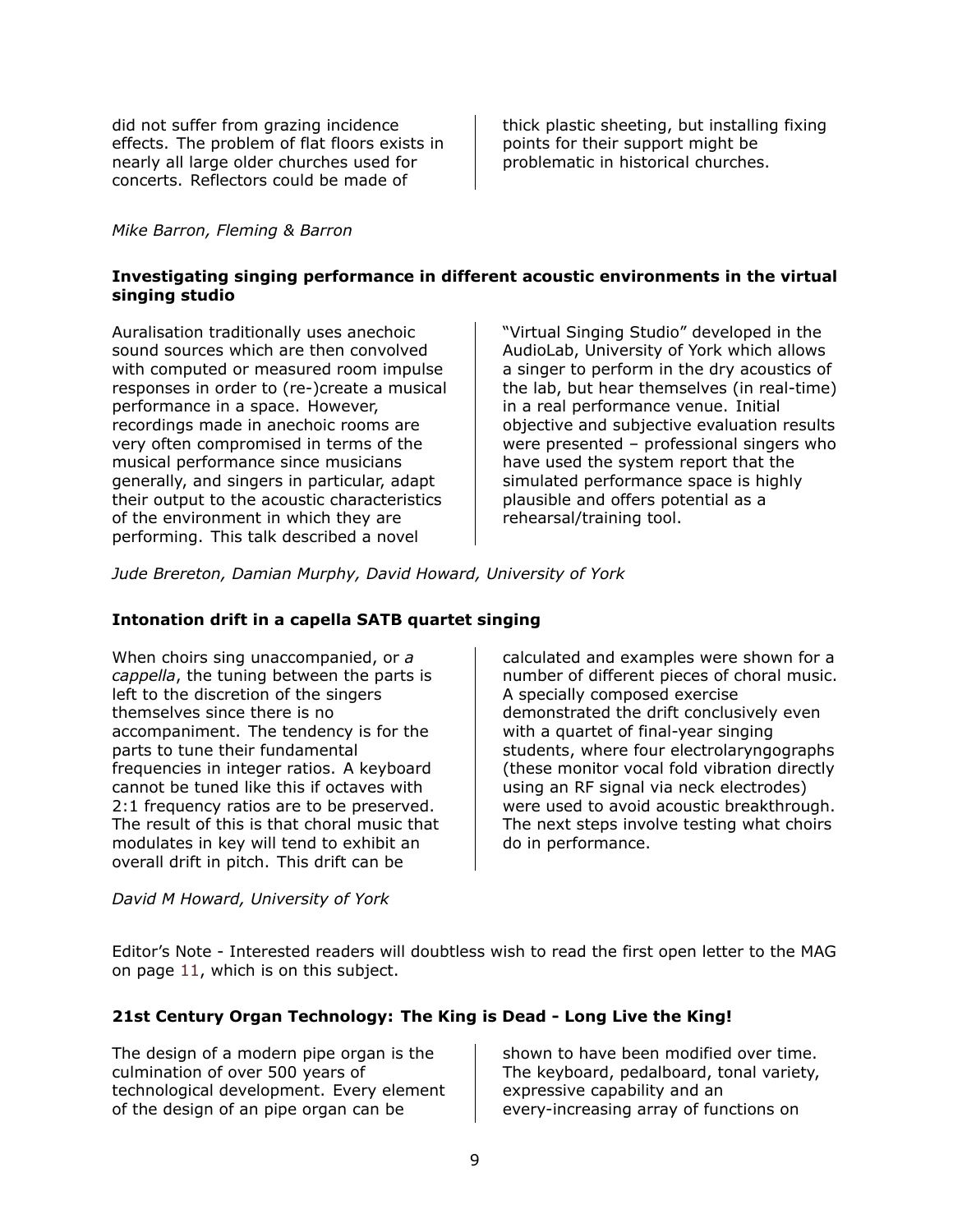today's instruments are all results of the application of new technology.

The past decade has brought about the latest technological advance, that of instrument virtualisation. Advances in computer processor speeds and the decreasing cost of memory storage media have facilitated the development of software-based, virtual organs. Such instruments do not use pipes but generate the sound of a pipe organ by means of replayed recordings, or "samples" of each pipe. These samples are switched on and off by means of a musical keyboard connected to a host computer. Each sample is stored on the hard disk of the host computer as part of a set, with each set requiring at least 20 Gb of storage space.

Software instruments employ advanced sound sampling techniques such as extended sample length, key-on and key-off sampling and multiple samples per note. This enables a very high-quality reproduction that is in some cases better

than specifically-designed electronic instruments. Long sample lengths, combined with auralisation software such as convolution reverb are also able to preserve the unique acoustic properties of the sampled instrument i.e. the acoustic decay of each pipe in order to provide a more realistic response.

These computer-based instruments have been introduced into churches and are often used in combination with a pre-existing pipe instrument with a modified organ console fitted with MIDI capabilities. This combination proves an effective, relatively maintenance-free way to augment the tonal capabilities of an organ installation. The use of a software instrument linked to a MIDI console also offers greater musical potential, such as the use of historic tuning and the ability to load many different combinations of sampled organ "sets" immediately. This offers an almost unlimited potential for tonal variation, adding an extra dimension to the pre-existing pipe instrument.

*Christopher Stanbury, University of West London*



Thanks to Raf Orlowski for permitting us to use this image.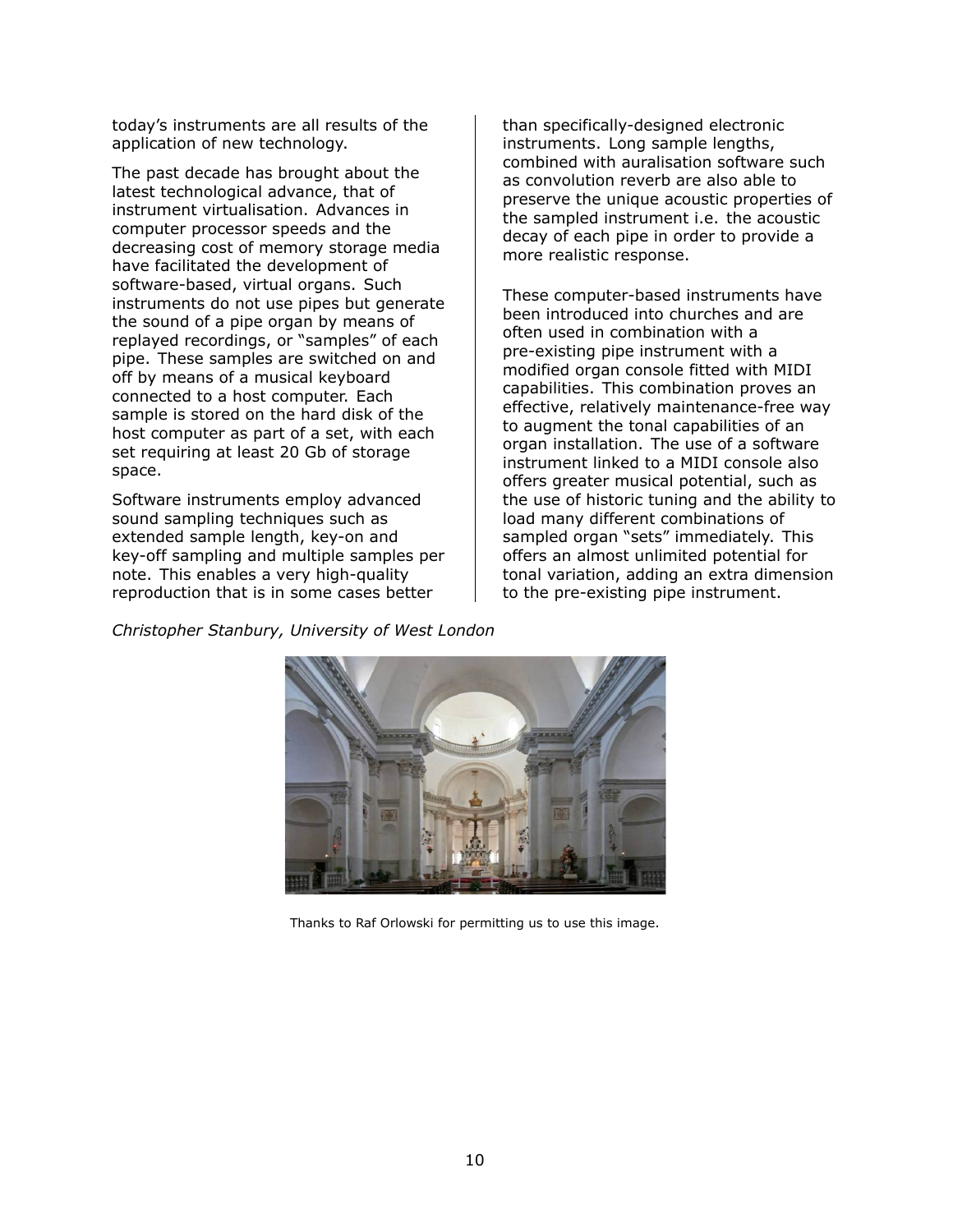<span id="page-10-0"></span>This section is for open letters to the group, on any subject which you think merits discussion. If you wish to write to the group for the next issue, please contact the editor.

#### *Dear MAG*,

#### Pitch drift in a cappella choral singing – a PhD research project at the Open University – needs your help!

No doubt you have experienced times when your choir struggles to maintain the pitch when singing unaccompanied. In many circumstances the change passes unnoticed by the audience, if not by you, but the fact that it happens is always of concern. This research project focuses on possible causes of pitch drift other than those due to the music itself. This aspect was presented at the IOA Musical Acoustics Group July Meeting by Prof David Howard, from the University of York, with whom we are collaborating.

In order to establish some of the most likely reasons why pitch drift occurs the project needs to survey your opinions. To do this could you please complete a short questionnaire? The outcomes of the survey, which will be completely

*Richard Seaton, PhD student at The Open University Dr. Dennis Pim, lead supervisor at The Open University Dr. David Sharp, supervisor at The Open University*

anonymous, will inform a set of experiments. These will be undertaken with selected choirs over an extended period in their usual rehearsal venues.

#### Please go to

<http://acoustics.open.ac.uk/pitchdrift> to access the survey. It will only take a few minutes and may be completed anonymously if you wish. However, if you want to be kept informed about the project and its progress you are very welcome to register your interest. If you would like further information about the project please email the research team at [pitch-drift@open.ac.uk.](mailto:pitch-drift@open.ac.uk)

The researchers will take the opportunity to feed back their findings at appropriate points in the progress of the project.

#### *Dear MAG*,

#### SUSTAIN – a wider musical term?

We are delighted that the Institute of Acoustics has given backing to an initiative to explore more support for sustainable design. Peter Rogers and I are leading enquiry into how this can be best achieved.

The clumsy word 'sustainability' has become embedded in so many of our design objectives, and has been used as a catch phrase by politicians. Combined with the zeal of the pioneers in adjusting our priorities, the word has been off-putting to the engagement of many. Getting past this and focussing on what we need to do, to look after current and future generations, has taken time and can now be considered mainstream. The interest in what it means to acousticians is also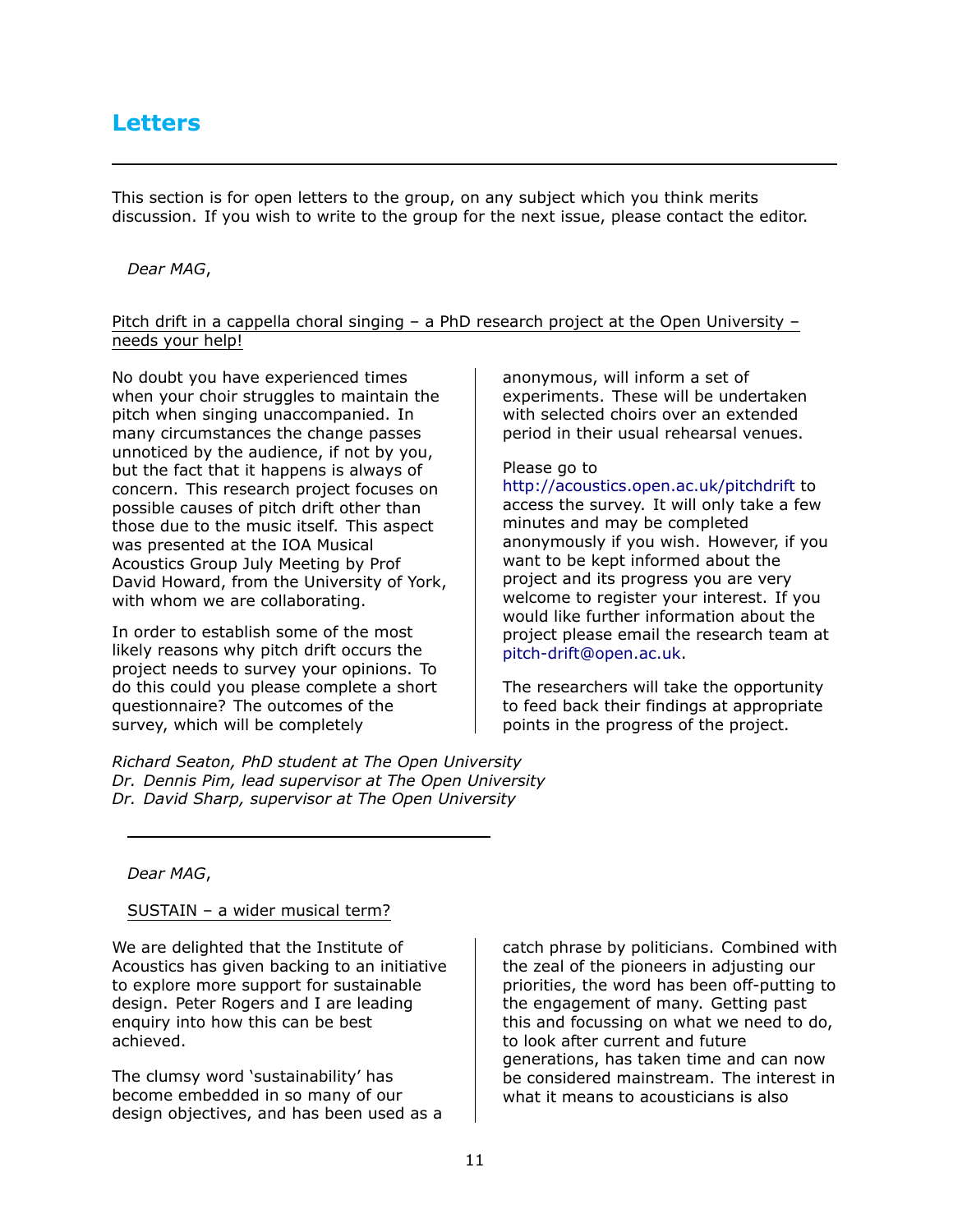gaining momentum. There have been several IOA meetings focusing on sustainability, which have identified that there are many facets to this subject area, some obvious, some subtle and that further work is needed to share our learning with acousticians to support the applications of the principles in practice. Some of the most significant issues for practitioners and researchers in the many fields of acoustics to consider are:

- *♭* Focussing on ways to enhance human well being e.g. music, health, inclusion
- *♭* Collaborating with other disciplines in the restraint on energy use
- *♭* More care in choosing, reducing and re-using materials
- *♭* Carrying on the efforts to reduce noise and vibration pollution
- *♭* Attention to survival, health and wellbeing of ecology (underwater and on land)
- *♭* Using positive sound for improving health and social cohesion.
- *♭* Expanding the idea of soundscaping to include sound fields across the different environments (including inside buildings).
- *♭* Using sound and vibration energy to communicate more effectively
- *♭* Measuring the subjective impacts and positive effects on people and other species, as much as the objective physical parameters
- *♭* Finding ways to communicate how good acoustic design can bring environmental, economic and social benefit, without compromising the next generation.
- *♭* Providing guidance on how acousticians can implement advice that is evidence based in relation to this area, and support good governance through their actions.

In view of the importance of the subject, and because there is so much to learn,(which will take some time), as noted in the March/April Bulletin, the Institute has decide to support the formation of our small Task Force devoted to explore this area, with a view to making proposals back to Council in late Autumn.

There is already plenty of activity in the IOA's Specialist Groups and Branches, including MAG, which relates well to a commitment to sustaining our society, our fellow creatures and our environment. At the same time, there remains enormous potential to provide (a) better support for this, and (b) better collaboration with nonacousticians to widen our approach e.g. with joint meetings on an holistic approach to the many issues we touch.

And so – where do we stand with MAG? Although an appreciation of the joys of music, and ability for it to change our emotional state, is widespread, we all need to learn more about the position of music in sustainable thinking. We want to do two things initially. First, we have asked Mike Wright and your Group Committee to help us to find the most effective ways to improve support in the area of sustainable design. Second, to prompt some useful debate about the scope for useful collaboration in this area, we have a few suggestions about the role of music in sustainability thinking:

- *♭* Instrument making, refurbishment and maintenance bring important choices over the materials used (sustainable/recycled materials/fair trade supplies?) and avoidance of waste. Good care of instruments also offers scope for a long life and they can be handed on to the next generation.
- *♭* Passive or active instruments in the environment (e.g. wind sculptures) can help to strengthen our connection to nature. An emerging meeting with the Southern Branch, with input from Peter Rogers, on Soundscapes and Aeolian Harps is an example of how this collaboration is already beginning.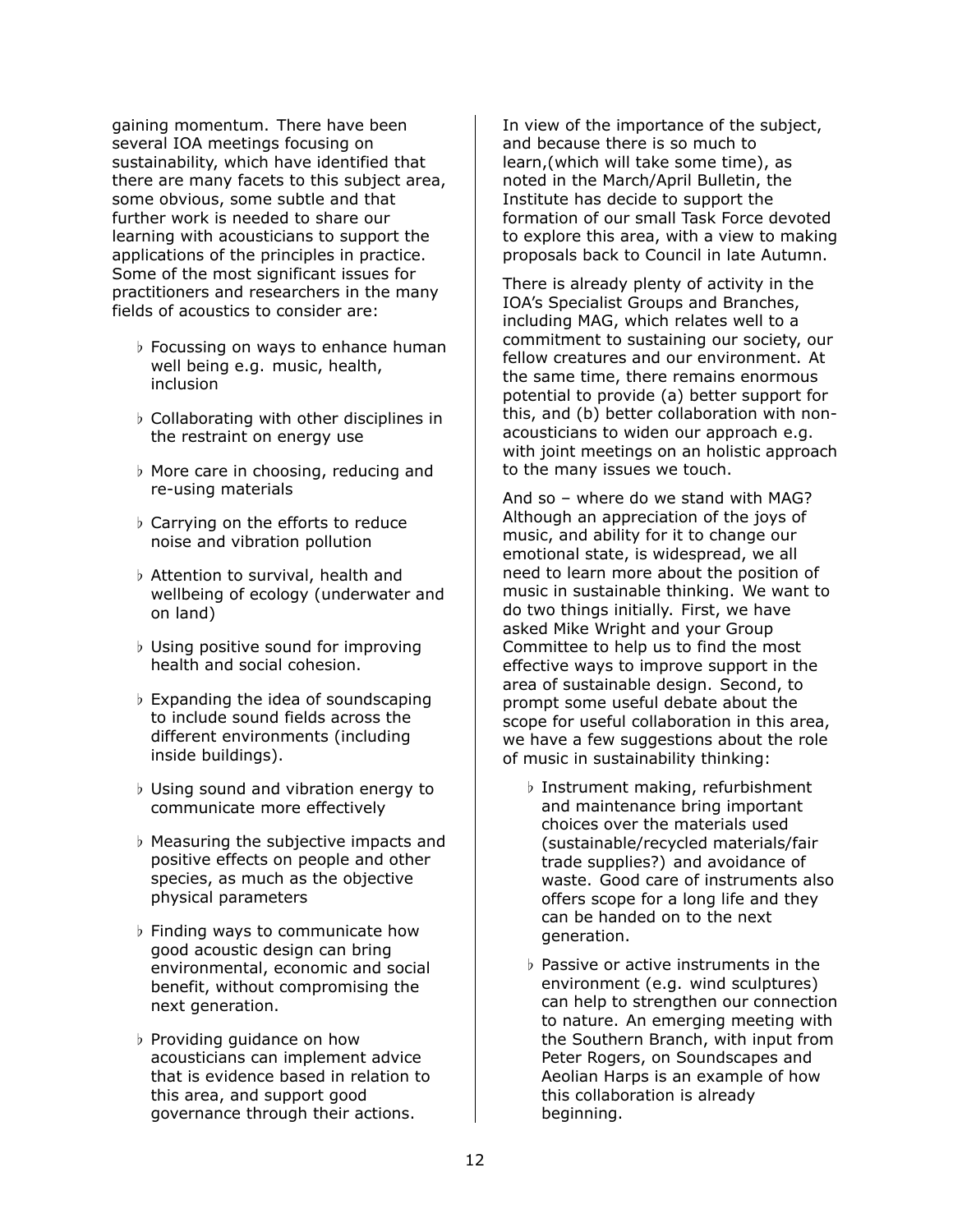- *♭* Music contributes not only to well-being, but also health. Music Therapy is a good example of the latter. Can music from the natural world also add to our healthcare consciously?
- *♭* Music contributes to our cultural identity, social cohesion and heritage. Music historians and the collection of musical heritage from a wide variety of cultures are important to sustain what we have. Mike Wright's recent review of Alexandra Hui's 'The Psychophysical Ear' helps us build understanding that we can pass on. Let's keep this among the IOA references, easily available via the website?
- *♭* Recordings of music sustain its influence on future generations. Perhaps MAG can contribute to promotion of the value of this.
- *♭* In some circumstances, music can simply be unwanted and therefore be classified as noise, so we need appropriate balance in our engagement with, and deployment of it. Beyond the obvious night club examples, the use of music for background sound in e.g. lifts and other places of public circulation has mixed reception, especially when it is out of context. However, there are some good examples of artistic soundscapes now altering crowd behaviour ( e.g. 'Sounding Brighton' - ref. Noise Abatement Society website).
- *♭* It is also a matter of economic sustainability whether we can

*Richard Cowell FIOA*

maintain the finances for music making and celebration of this part of our heritage and culture. Terms of employment for musicians are a central example. Access to music for social inclusion may also be an economic issue.

*♭* It is not just in Desert Island Discs that the central importance of music to our well being and survival is recognized. The sharing of the pleasure of music and its universal offerings provides scope for a special contribution to hand to the next generation.

We would like to understand the specific ways in which we can support MAG in its work to, on the front line with its members, in exploring and enhancing sustainable design. The sustainability of MAG has recently been tested and the current rejuvenation of the Group is very encouraging. We would like to help with a new stage of development and hope that this dimension can add further interest. We anticipate the careful assembly of supportive information and references tailored to the priorities of MAG, and aim to encourage collaboration with other disciplines inside and outside the Institute to build up holistic approaches to the various issues. That, however, depends on getting a good understanding from you of what forms of help we might be able to give you.

Please let Mike Wright have your thoughts, large or small to help this consultation, and to let us find the best ways to provide you with our support.

#### *Dear MAG*,

You will all probably be aware from my introduction in MAG MAG issue 1 that the Musical Acoustics Group were in fact the first specialist group within the IOA. On formation of the Institute in 1974,

musically inclined members of the Acoustics Group of the Institute of Physics and the British Acoustical Society had already formed what later became known as the MAG. I am pleased to note that we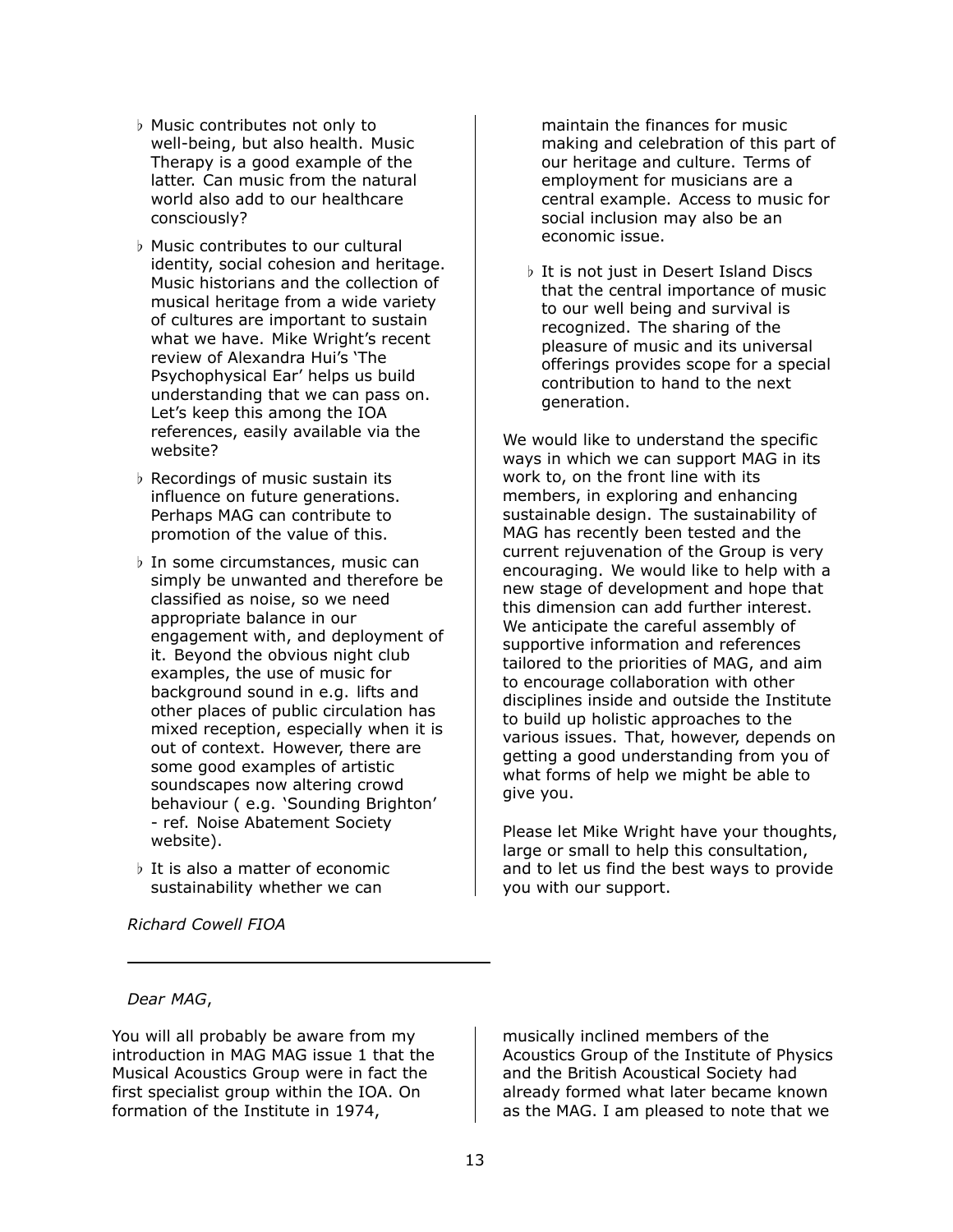still have some members of our Group who were around when the Institute came into existence. However, memories can fade with time, and from experience, these 'senior moments' crop up from time to time! The fact that IOA is approaching its 40th year has inspired some of our long-standing members, including Ralph Weston and Geoff Kerry to compile a history of the Institute for publication as part of the anniversary celebrations next year. I was asked some time ago to find volunteers to send information so that it would be possible to write something on the history section covering the Musical Acoustics Group. The efforts of revitalising the Group have meant that efforts on searching out history took second priority. I am aware that historical stuff from Council minutes, Annual reports and Bulletins are presently being converted to electronic format. Whilst the output from these after sifting through may help form a brief overview, memories of relevant events etc may be better highlighted as separate anecdotes These could include

photos etc which will help enormously. I understand that the plan by Geoff is to produce an A4 size booklet with two columns per page. Photographs and charts may be included and "text boxes" may be used for detail, anecdotes or ancillary information. The style will, in general be similar to the Bulletin.

Being a recent incumbent to the MAG, I am urgently looking for past 'memories' to include in our section on the history of the IOA. It would also seem that the archives also have some 'senior moments'. Old notes and records are not always readily to hand and what I have so far is limited. I only have the first five editions of 'Notes', Peter Dobbins original newsletter from the early 90's. Copies of later editions would be most welcome as they do not exist in electronic form. I am also particularly looking for pre 1992 stuff which will almost certainly be in hard copy only. All contributions including 'anecdotal evidence' would be most welcome and I will look at all.

*Mike Wright*

#### <span id="page-13-0"></span>**LinkedIn Roundup**

The IoA MAG has a LinkedIn group where our members can discuss aspects of Musical Acoustics without waiting for the next publication of MAG MAG. You can join it here:

#### <http://www.linkedin.com/groups/Institute-Acoustics-Musical-Acoustics-Group-51149>

The group has taken a while to get going, but it is now up and running with some interesting discussions.

**Professor Christian Onyeji** posed the question "*Is it possible that indigenous African musicians considered aspects of acoustics in their music and instrument making?*" The concensus from the members is "Yes", but an interesting discussion of how African musicians have used acoustics and what else might have influenced them is ongoing.

Another question on African instruments comes from **Fred Onovwerosuoke**. He asks to what extent considerations of performance space and ensemble size influenced African makers.

**James Wong** asks whether anyone has done any work linking Musical Acoustics to Town Planning. Nobody has claimed to yet, but it links in nicely with discussions of Soundscapes, a future meeting about which is in the pipeline.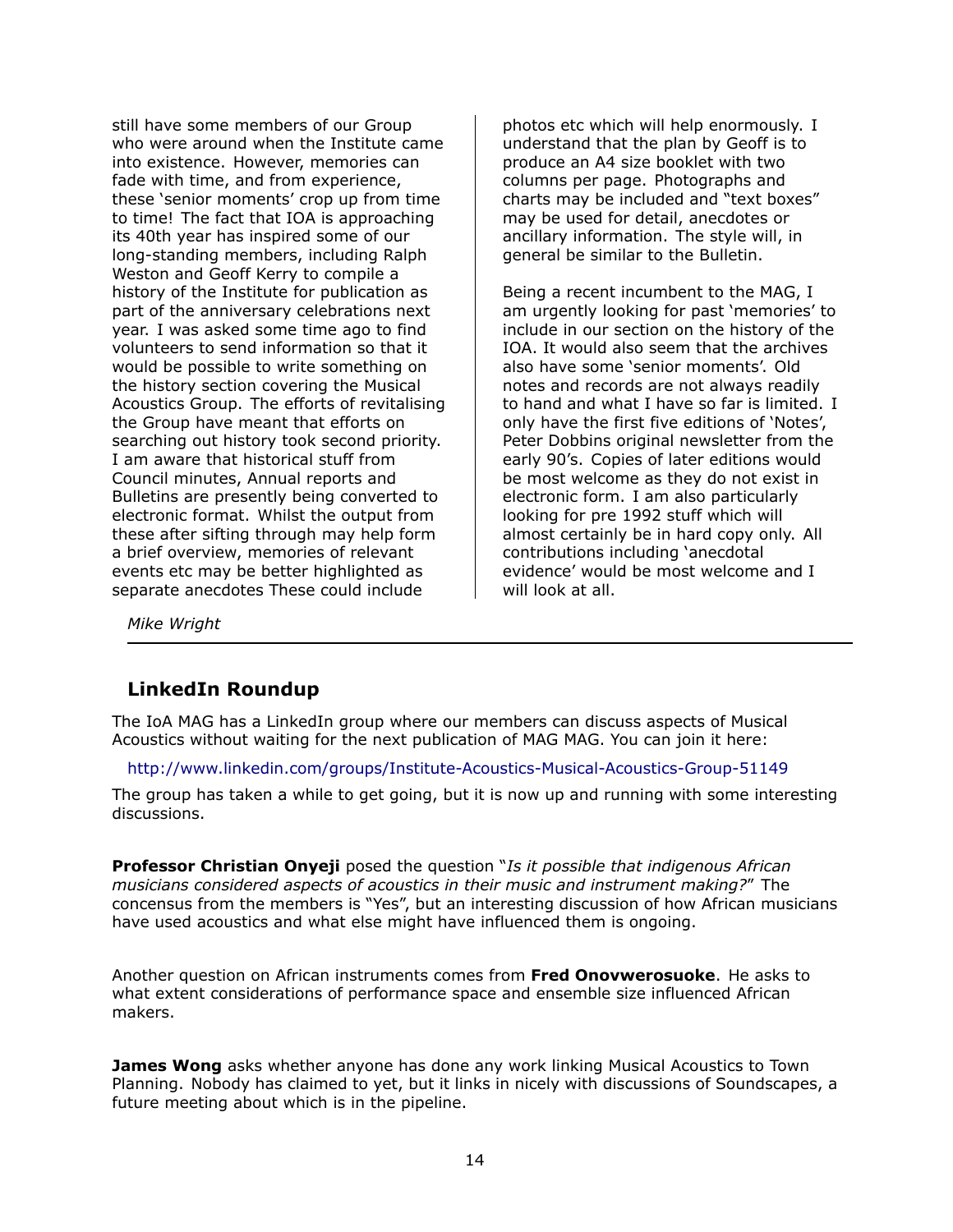# <span id="page-14-0"></span>**Resources**

There are various online resources on Musical Acoustics of which members may not be aware. If you find a useful website then please do email the editor and it will appear in the next edition.

**Catgut Acoustical Society Journal** - This journal, sadly now no longer being issued, has a wealth of information on mostly stringed instrument acoustics. The Catgut Acoustical Society (http://catgutacoustical.org/) in collaboration with Stanford University has now put all of the published journals and newsletters online for free. To access them go here:

<http://www.oac.cdlib.org/findaid/ark:/13030/c8gt5p1r/dsc/#ref1>

**Acoustics in Practice** - A new European Acoustics journal has been launched, which welcomes papers on Musical Acoustics. Raf Orlowski has a paper in the inaugural edition on the same project which he spoke about at the recent MAG meeting (see page [7](#page-6-0)). For more details see here:

<https://www.euracoustics.org/activities/acoustics-in-practice>

**NEMO Online** - For those (like me) interested in the unending problem of temperaments in music, this is an excellent resource. Those interested in this may also be interested in the SW Branch meeting where the group chair will be presenting on just such a topic (see page [4](#page-3-1)). NEMO Online's temperaments pages can be found here:

<http://nemo-online.org/bibliography/musical-scales-acoustics-temperament-and-tuning>

**University of New South Wales** - The UNSW website has some interesting resources on musical acoustics. Neville Fletcher (co-author of "The Physics of Musical Instruments") is an emeritus professor and their acoustics lab has done some very interesting work. Read about it here:

<http://www.phys.unsw.edu.au/music/>

**Ears** - Of especial interest to those involved with the Electroacoustics Group, this website also has some interesting resources on musical acoustics. See it here:

<http://www.ears.dmu.ac.uk/spip.php>